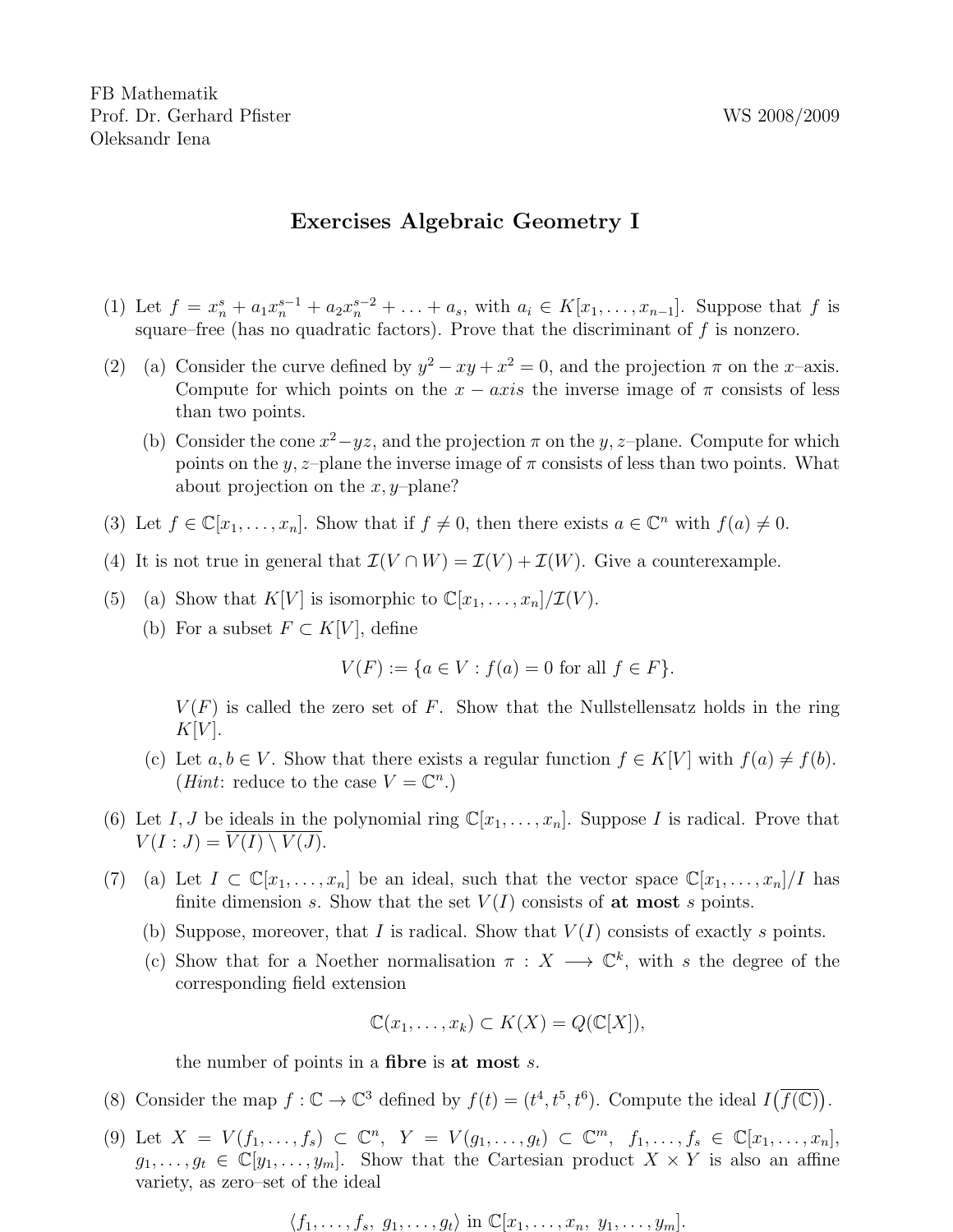(10) Let  $V \subset \mathbb{C}^n$  be an algebraic variety. Prove that  $I(V) = \bigcap$ p∈V  $M_p$ , here  $M_p = \langle x_1 -$ 

$$
p_1, \ldots, x_n - p_n
$$
 for  $p = \begin{pmatrix} p_1 \\ \vdots \\ p_n \end{pmatrix}$ .

- (11) Let  $\varphi: V \to W$  be a regular map such that  $\varphi^*$  is injective. Assume that  $K[V]$  is a finitely generated K[W]–module (via  $\varphi^*$ ). Prove that  $\varphi$  is surjective and the fibres consist of finitely many points.
- (12) Determine the irreducible components of the following algebraic varieties.
	- $V(x^2 y^4, y^4 x^2y^2 + xy^2 x^3) \subset \mathbb{C}^2;$ •  $V(x^2 + y^2 - 1, x^2 - z^2 - 1) \subset \mathbb{C}^3$ .
- (13) Determine the ideals of the irreducible components of  $V = V(I) \subset \mathbb{C}^3$  for the following 3 cases of  $I \subset \mathbb{C}[x, y, z]$ .
	- $I = (x^2 yz, x xz);$
	- $I = (x yz, x^3 z^3);$
	- $I = (x^2 + y^2 + z^2, x^2 y^2 z^2 + 1).$

(14) Let  $I \subset \mathbb{C}[x, y, z]$  be generated by  $x^2 - y^3$  and  $y^2 - z^3$ .

- a) Show that I is a prime ideal.
- b) Find a surjective morphism  $\mathbb{C} \to V(I)$  and check whether this is an isomorphism.
- (15) Let X be a topological space, let F and G be sheaves of abelian groups on X and let  $f : \mathcal{F} \to \mathcal{G}$  be a homomorphism of sheaves.
	- Prove that  $f|_U$  is an injective map for all open subsets  $U \subset X$  if and only if  $f_x$  is injective for all  $x \in X$ .
	- Prove that  $f|_U$  is an isomorphism for all open subsets  $U \subset X$  if and only if  $f_x$  is an isomorphism for all  $x \in X$ .
- (16) Give an example that the corresponding statement of (1) for "surjective" is wrong.
- (17) Compute  $\mathcal{O}_{\mathbb{C}^n}(\mathbb{C}^n \setminus \{0\}).$
- (18) Is  $V(x^3 y^2) \subset \mathbb{C}^2$  isomorphic to  $\mathbb{C}$ ?
- (19) Let  $U \subset \mathbb{C}^n$  be a non-empty open set. Show that the restriction map

$$
\mathcal{O}_{\mathbb{C}^n}(\mathbb{C}^n) \to \mathcal{O}_{\mathbb{C}^n}(U)
$$

is injective.

(20) Let  $U = \mathbb{C}^n \setminus V(g_1, \ldots, g_m)$  for polynomials  $g_1, \ldots, g_m \in \mathbb{C}[x_1, \ldots, x_n]$  such that

$$
\gcd(g_1,\ldots,g_m)=1.
$$

Show that the restriction map

$$
\mathcal{O}_{\mathbb{C}^n}(\mathbb{C}^n) \to \mathcal{O}_{\mathbb{C}^n}(U)
$$

is bijective.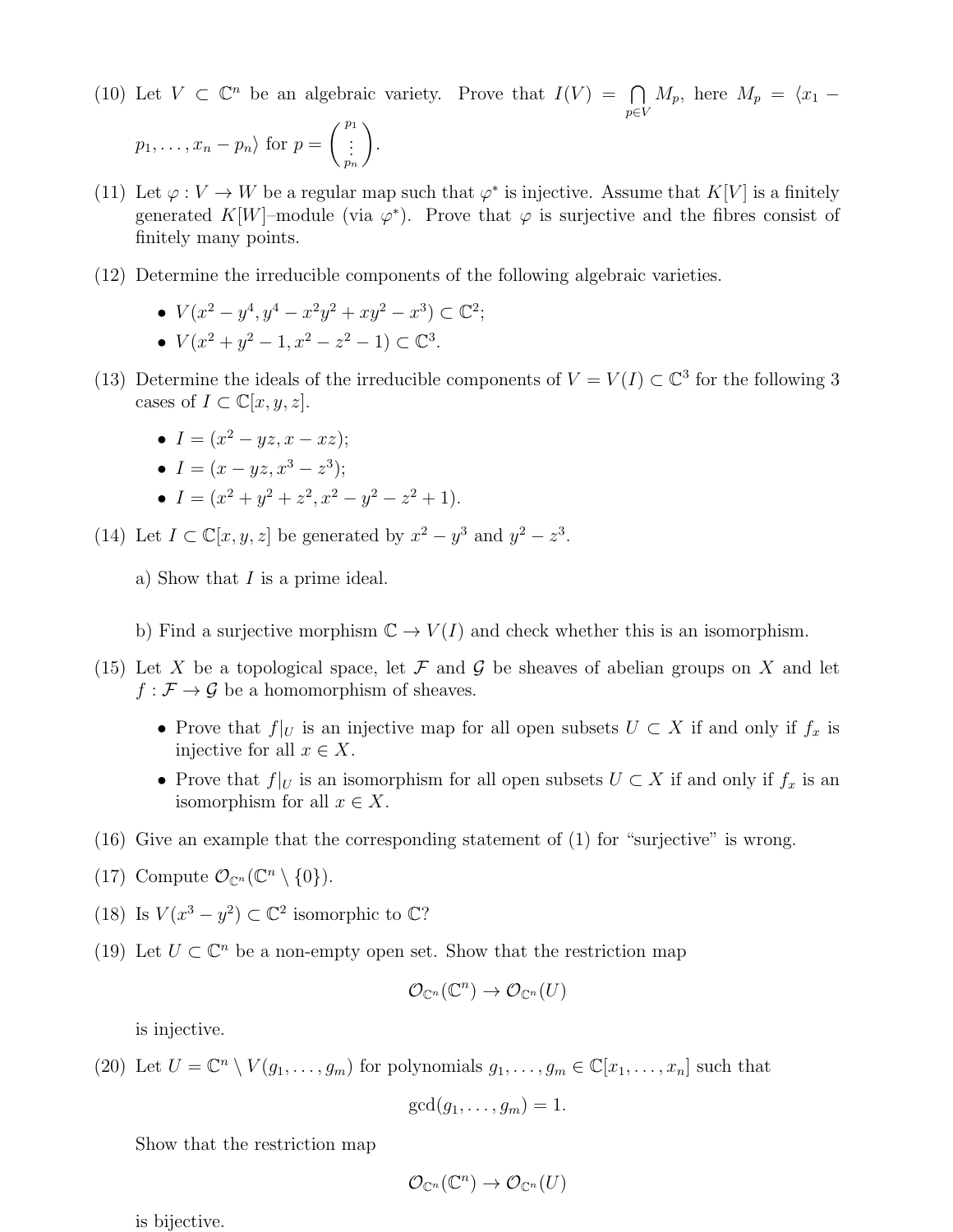- (21) Let X, Y be pre-varieties. Prove that  $X \times Y$  is a pre-variety.
- (22) Let  $f: X \to Y$  be a morphism of pre-varieties. Prove that f is an isomorphism if and only if  $f$  is a homeomorphism and

$$
f_x^* : \mathcal{O}_{Y, f(x)} \to \mathcal{O}_{X, x}
$$

is an isomorphism for all  $x \in X$ .

(23) Let X and Y be irreducible pre-varieties and let  $f : X \to Y$  be a morphism. Prove that  $f(X)$  is dense in Y if and only if

$$
f_x^* : \mathcal{O}_{Y, f(x)} \to \mathcal{O}_{X, x}
$$

is injective for all  $x \in X$ .

(24) Let the map  $\mathbb{P}^1(\mathbb{C}) \stackrel{f}{\to} \mathbb{P}^n(\mathbb{C})$  be given by

$$
(t_0: t_1) \mapsto (t_0^n: t_0^{n-1}t_1: \ldots: t_1^n).
$$

Show that f is injective and that  $C_n = f(\mathbb{P}^1(\mathbb{C}))$  is a projective algebraic variety in  $\mathbb{P}^n(\mathbb{C})$ defined by the condition

$$
\operatorname{rk}\begin{pmatrix} x_0 & x_1 & \dots & x_{n-1} \\ x_1 & x_2 & \dots & x_n \end{pmatrix} \leq 1.
$$

- (25) Let  $I \subset \mathbb{C}[x_1,\ldots,x_n]$  be an ideal and let  $I^h \subset \mathbb{C}[x_0,\ldots,x_n]$  be the homogenization. Prove that  $PV(I^h)$  is the closure of  $V(I) \subset \mathbb{C}^n$  embedded in  $\mathbb{P}^n$  by  $(x_1, \ldots, x_n) \mapsto (1 : x_1 : \ldots :$  $x_n$ ).
- (26) Let  $X = PV(I) \subseteq \mathbb{P}^n$  be a projective variety such that

$$
X_i = V(I(x_i = 1)) \subset \mathbb{C}^n
$$

is not empty. Prove that X is irreducible if and only if  $X_i$  is irreducible and  $X = \overline{X_i}$ . Here  $X_i$  is embedded in  $\mathbb{P}^n$  by

$$
(x_1, \ldots, x_n) \mapsto (x_0 : \ldots : x_{i-1} : 1 : x_{i+1} : \ldots : x_n).
$$

- (27) Let  $n \geq 2$  and  $p \in \mathbb{P}^n$ . Prove that  $\mathbb{P}^n \setminus \{p\}$  is not isomorphic to an affine variety.
- (28) Let  $X \subset \mathbb{P}^3$  be the twisted cubic curve defined by the parametrization

$$
\mathbb{P}^1 \to \mathbb{P}^3, \quad (s:t) \mapsto (s^3:s^2t:st^2:t^3).
$$

(Note that this is a special case of Exercise (1) from Exercise sheet 8). Let  $p = (0:0:$  $(1:0) \in \mathbb{P}^3$  and  $H = PV(x_2)$ . Let  $\varphi: X \to H$  be defined by the rule  $\varphi(q) = z$ , where z is the intersection point of the line through  $q$  and  $p$  with  $H$ .

- (a) Prove that  $\varphi$  defines a morphism of algebraic varieties.
- (b) Prove that  $\varphi: X \to \varphi(X)$  is not an isomorphism.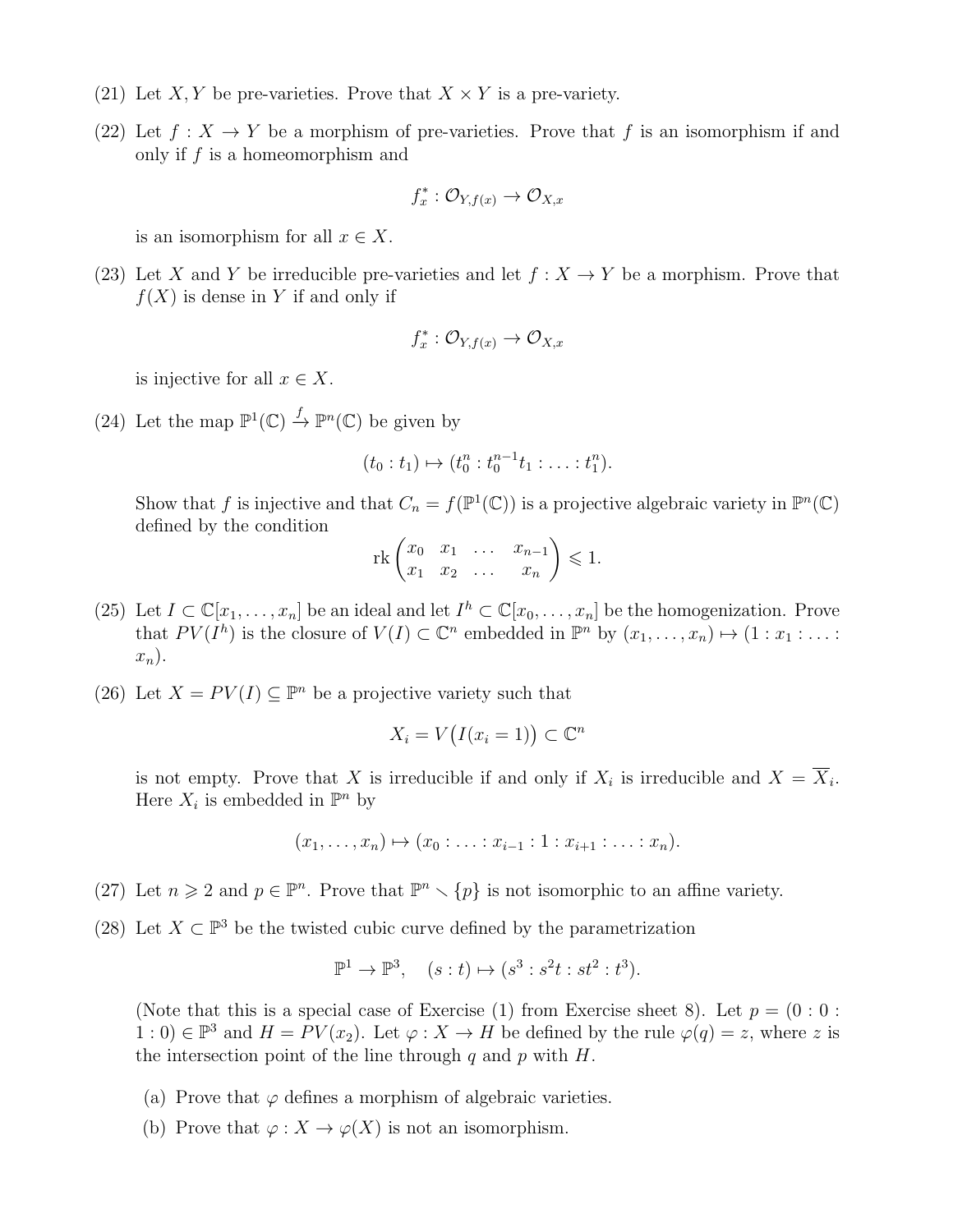## (29) (Veronese surface)

Let  $\mathbb{P}^2 \stackrel{g}{\rightarrow} \mathbb{P}^5$  be the map defined by

$$
(x_0:x_1:x_2)\mapsto (x_0^2:x_0x_1:x_0x_2:x_1^2:x_1x_2:x_2^2).
$$

(1) Verify that  $q$  is injective.

(2) Verify that the image  $V = g(\mathbb{P}^2)$  is a projective algebraic variety and find generators of its homogeneous ideal.

(3) Let  $S = \mathbb{C}[z_0, z_1, z_2]$  and let  $S_2 \subset S$  be the subvectorspace over  $\mathbb C$  of polynomials of degree 2. Then using the basis

$$
\{z_0^2, z_1^2, z_2^2, 2z_0z_1, 2z_0z_2, 2z_1z_2\}
$$

of  $S_2$  one can consider  $\mathbb{P}(S_2) \simeq \mathbb{P}^5$  as the space of all conics  $V(f) \subset \mathbb{P}^2$ ,  $f \in S_2$ ,  $f \neq 0$ . Show that under this identification the Veronese surface  $V \subset \mathbb{P}^5$  consists of those conics  $V(f)$  with  $f = a^2$ , where a is a linear form. Equivalently: V consists of those conics

(30) (central projection)

Let  $p = (0 : \dots : 0 : 1) \in \mathbb{P}^{n+1}$ .

(a) Show that the map

which are double lines.

 $\mathbb{P}^{n+1} \setminus \{p\} \stackrel{\pi}{\rightarrow} \mathbb{P}^n$ ,  $(x_0 : \cdots : x_{n+1}) \mapsto (x_0 : \cdots : x_n)$ 

is well-defined and is a surjective morphism.

(b) Show that the fibres of  $\pi$  are isomorphic to k as algebraic varieties.

(c) Show that for any standard open affine set (chart)  $U_i \subset \mathbb{P}^n$  there is an "obvious" isomorphism (of algebraic varieties)

$$
\pi^{-1}(U_i) \xrightarrow{\tau_i} U_i \times k,
$$

such that  $p_i \circ \tau_i = \pi|_{\pi^{-1}(U_i)}$ , where  $p_i$  is the first projection  $U_i \times k \to U_i$ .

(d) Calculate the map  $\tau_i \circ \tau_i^{-1}$  $U_{ij}^{-1}: U_{ij} \times k \to U_{ij} \times k$ , where  $U_{ij} = U_i \cap U_j$ .

(e) Let  $\mathbb{P}^n \subset \mathbb{P}^{n+1}$  be embedded via  $(x_0 : \cdots : x_n) \mapsto (x_0 : \cdots : x_n : 0)$ . Show that the fibres of  $\pi$  are the lines connecting the points of  $\mathbb{P}^n$  with p (with p deleted). Draw a picture of this situation.

- (31) Prove that every irreducible conic in  $\mathbb{P}^2$  is isomorphic to  $\mathbb{P}^1$ .
- (32) Prove that the quadratic Cremona transformation

$$
\varphi : \mathbb{P}^2 \to \mathbb{P}^2
$$
,  $\varphi(x_0 : x_1 : x_2) = (x_1 x_2 : x_0 x_2 : x_0 x_1)$ 

is birational. Find Dom $(\varphi)$  and Dom $(\varphi^{-1})$ .